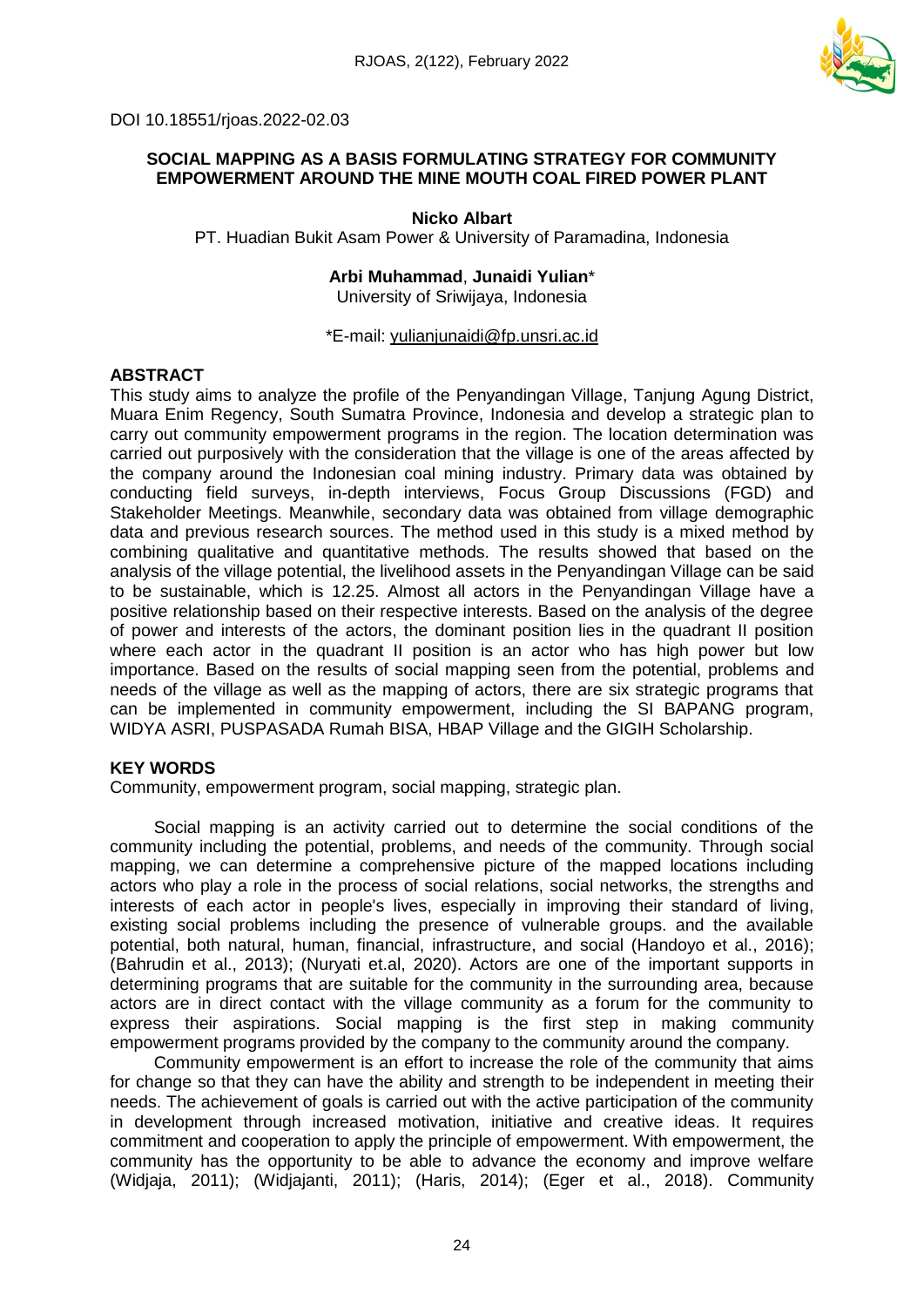

empowerment is very important for people living around extractive industrial areas such as coal because the consequences of this industrial activity can have several impacts on the community.

Companies located in the vicinity of community settlements can have both positive and negative impacts on the community. One of the negative impacts for the surrounding community from the company's activities is that it can cause conflicts or disputes between the community and the company (Kurnia, 2015); (Fitryanti, 2016); (Apriliany, 2020); (Mulka, 2020). Conflicts that occur are usually due to land compensation or community land acquisition for coal mining areas, causing water and air pollution to increase due to waste generated by the company. In addition, social jealousy that occurs between local residents and migrant residents due to the less optimal absorption of local workers can also cause conflicts to occur between companies and village communities (Raden et al., 2010). The various problems mentioned above are very crucial for the company to overcome so as not to cause a prolonged conflict. To avoid conflicts that occur between companies and village communities, it is necessary to empower the community as a form of corporate social responsibility for the community around the company or commonly known as Corporate Social Responsibility (CSR) (Dharmariza et al., 2020). Community empowerment programs are obtained from strategic plans (renstra) which are prepared based on the results of social mapping.

The strategic plan (renstra) is one of the management functions which is a program design step for a period of five years which is carried out after the implementation of social mapping, where this strategic plan will be further detailed in an annual plan commonly known as a work plan. The strategic plan as the basis for designing the success of the CSR program becomes a guide for the implementation of community empowerment programs so that the course of the CSR program becomes more focused. The strategic plan itself must be based on the results of social mapping so that the planning and implementation is also appropriate (Permatasari, 2017); (Nayenggita et. al., 2019). CSR programs are also able to create positive relationships in the eyes of community actors and at the same time provide access to companies to contribute to community empowerment programs (Dian & Sri, 2019).

Based on the description above, it is important that this research is carried out in Pengandingan Village as one of the areas affected by coal company activities in Muara Enim Regency with the aim of analyzing village profiles and determining appropriate empowerment programs for rural communities.

#### **METHODS OF RESEARCH**

This research was conducted in Penyandingan Village, Muara Enim Regency, South Sumatra Province. This location was chosen intentionally with the consideration that this village is located near the coal mining industry and is affected by the company's activities. The method used in this research is a mixed method of qualitative and quantitative which uses a non-experimental research design consisting of descriptive, comparative descriptive and stakeholder analysis (Creswell, 2017). Informan in this study consisted of Head Of Village, Women Leader, Religious Leader, Youth Leader, Traditional Leader, Non-Govermental Organization Activist, Head Of Sub Village, Head Of Village Legislature (BPD), Head Of the Woman's Majelis Taqlim, Posyandu Group, District Mining Office Staff and Academics. The data collection methods are observation, in-depth interview, Focus Group Discussion and Stakeholder Meeting.

#### **RESULTS AND DISCUSSION**

Every human being has livelihood assets that can be used as livelihood opportunities which are divided into five, namely natural, human, financial, infrastructure, and social assets (Azzahra, 2015). Aromolaran (2020) states that livelihood assets can be classified into five levels, namely unsustainable, constrained, sustainable, progressive, and abundant. The five levels can be seen in the Table 1.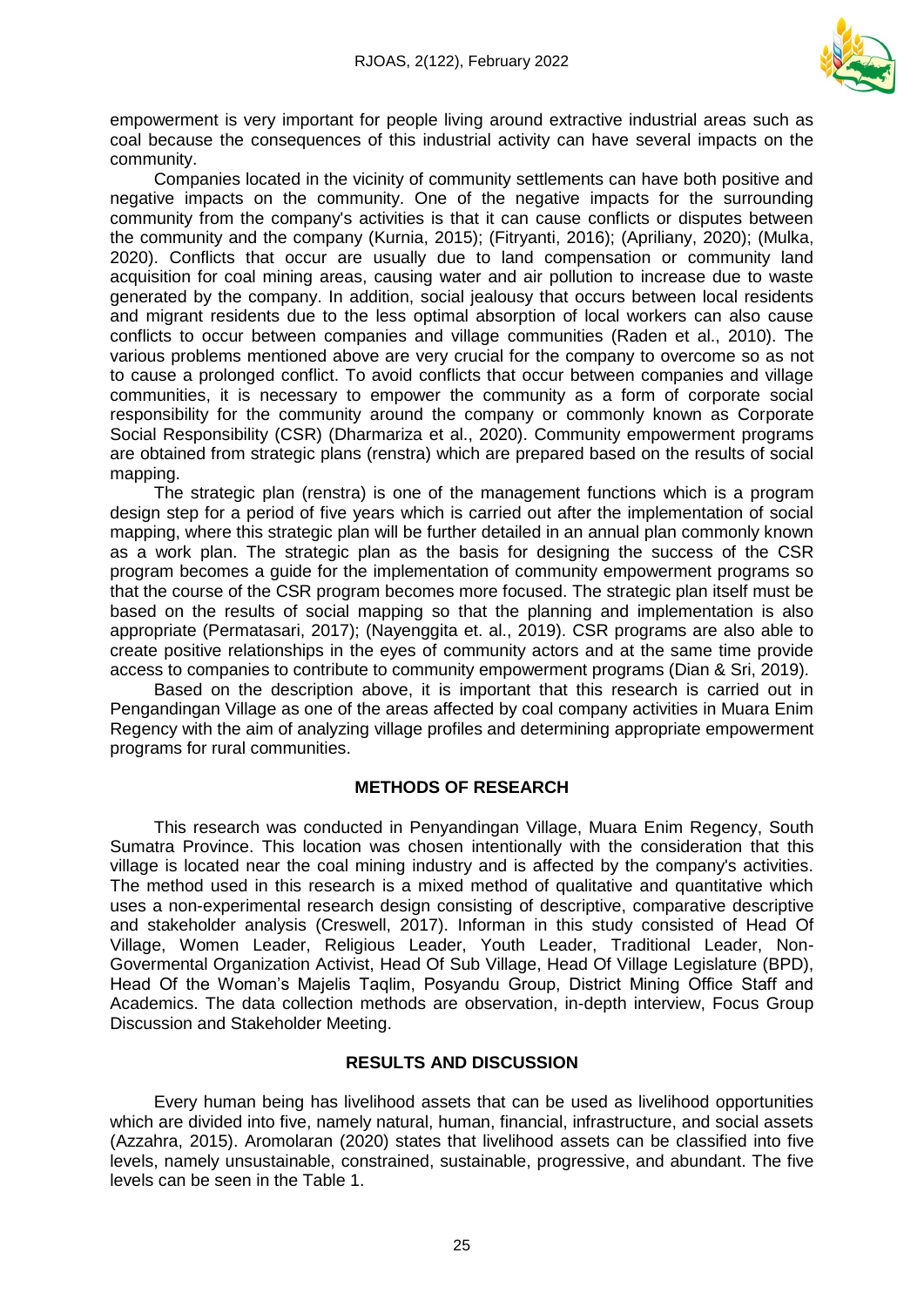

The average total score above 8.00 indicates sustainable livelihood asset status, while the average total score below 8.00 represents unsustainable livelihood asset status. The total average score for the livelihood asset status of the community in Penyandingan Village is 12.25, which means it is above 8.00. This status can be said to be a sustainable livelihood asset. Social assets have the highest score compared to other assets which is 3,50. While the lowest assets is human assets, which is 1,75. This condition shows that collective values are potential assets as the basis for community empowerment.

| Asset Component Livelihood                                 | <b>Asset Status Score</b> | Categorization             | Average Score |
|------------------------------------------------------------|---------------------------|----------------------------|---------------|
| <b>Natural Asset</b>                                       |                           |                            | 2.25          |
| 1. Availability of land for community livelihood           | 1.00                      | Constrained                |               |
| 2. There is a source of clean water                        | 4.00                      | Abundant                   |               |
| 3. There is a source of coal                               | 2.00                      | Abundant                   |               |
| 4. Forest resources                                        | 2.00                      | Sustainable                |               |
| Human Assets                                               |                           |                            | 1.75          |
| 1. Community education level                               | 1.00                      | Constrained                |               |
| 2. Source of labor                                         | 4.00                      | Abundant                   |               |
| 3. Skills and training for other livelihoods               | 1.00                      | Constrained                |               |
| 4. Work experience                                         | 1.00                      | Constrained                |               |
| <b>Financial Asset</b>                                     |                           |                            | 2.00          |
| 1. Cash in hand                                            | 2.00                      | Constrained sustainability |               |
| 2. Savings                                                 | 1.00                      | Progressive                |               |
| 3. Credit and loan facilities                              | 3.00                      | Constrained                |               |
| 4. Owned investment                                        | 2.00                      |                            |               |
| Physical Assets/Infrastructure                             |                           |                            | 2.75          |
| 1. Building and Housing                                    | 4.00                      | Abundant                   |               |
| 2. Facilities and infrastructure for livelihood activities | 2.00                      | Sustainable                |               |
| 3. Household appliances                                    |                           |                            |               |
| 4. Owned transportation                                    | 2.00                      | Sustainable                |               |
|                                                            | 3.00                      | Progressive                |               |
| Social Asset                                               |                           |                            | 3.50          |
| 1. Trust                                                   | 4.00                      | Abundant                   |               |
| 2. Network and connection                                  | 3.00                      | Progressive                |               |
| 3. Courtesy                                                | 3.00                      | Progressive                |               |
| 4. Formal and non-formal organizations                     | 4.00                      | Abundant                   |               |
| <b>Total Average Score</b>                                 |                           |                            | 12.25         |

| Table 1 – Livelihood Asset in Penyandingan Village |  |  |
|----------------------------------------------------|--|--|



Figure 1 – Village Potential with Polygon Asset

The analysis of the degree of power and importance of actors is measured by each of 5 five indicators. On the degree of strength, the five indicators are the level of education, network, mass power, leadership, and economy. Meanwhile, on the degree of importance, the five indicators are economy, empowerment, labor, environment, and infrastructure (Hasnanda 2019 in Kholek 2021). The indicators mentioned above are measured using a score on a scale of 1-4 so as to obtain a total score for each actor in terms of the degree of importance and power. Furthermore, the total score is used to make a Cartesian diagram which serves to see the quadrant position of each actor. For more details, can be seen in the Figure 2.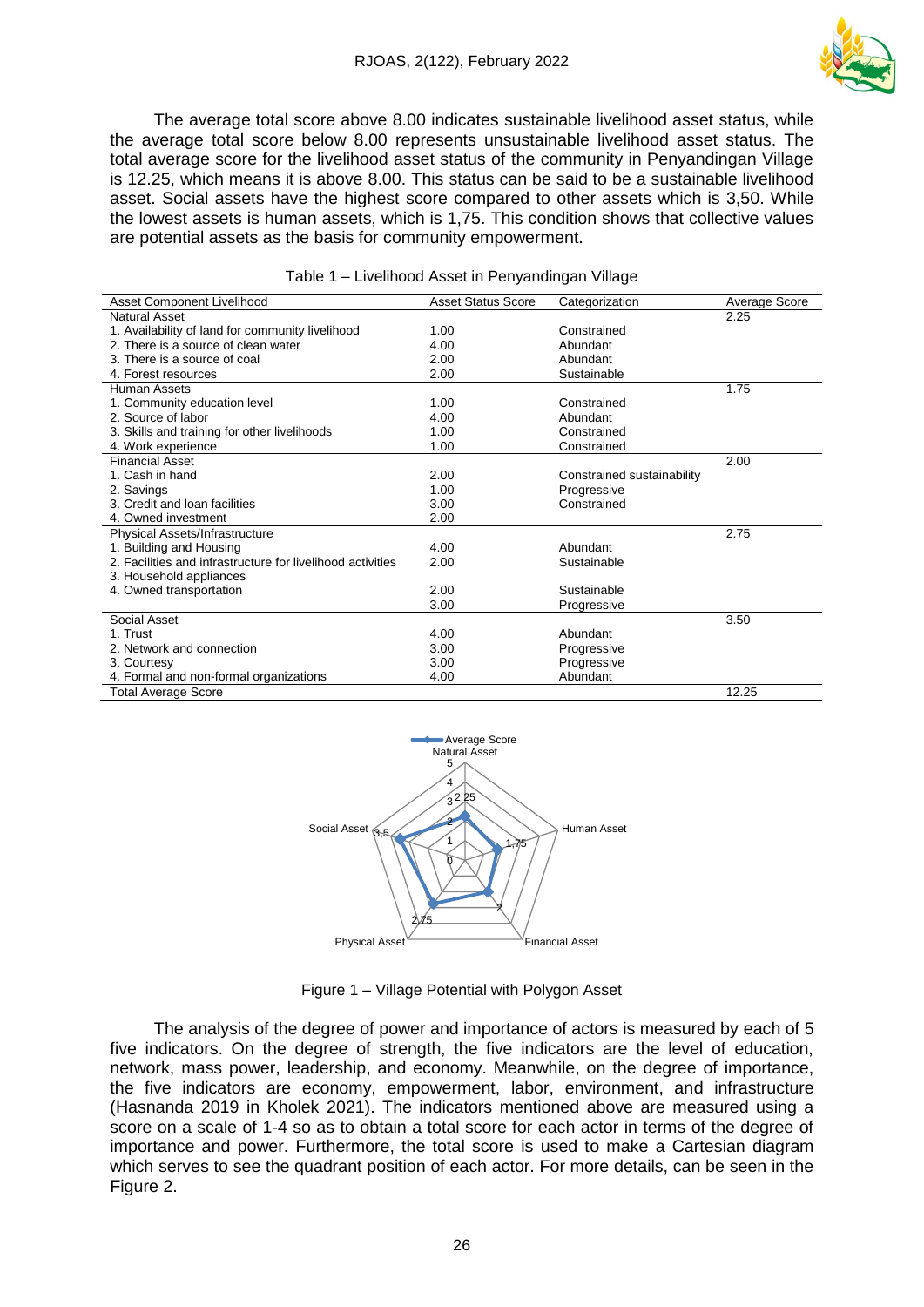





Description: A: Head of Village **Head of Sepulate H: Deputy Chairman of BPD**<br>B: Religious Leader **Head of Sub Village I** I: Head of Sub Village I C: Youth Leader **A: Traditional Leader District** D: Posyandu Group K: Head of Sub Village II E: Village Traditional Leader L: Head of RT Sub Village I<br>F: PKK leader (Women Leader) M: Head of RT 2 Sub Village II F: PKK leader (Women Leader)

G: Head of BPD N: Head of RT 1 Sub Village II O: Head of the Women's Majelis Taqlim *Quadrant I (High Power High Interest).* The actor in quadrant I is the Village Head because he has high interests and power or power in the Penyandingan Village. All information and activities to be carried out must be known by the village head in advance. Therefore, the village head was first involved in anything the company gave to the

Penyandingan Village. *Quadrant II (High Power Low Interest).* Based on the diagram, the actors who are in quadrant II are the most compared to other quadrants. The actors in quadrant II are the Head of BPD, Deputy Head of BPD, Chair of PKK, Head of Sub Village 1, Head of Sub Village 2, Religious Leaders, Traditional Leaders, Women's Leaders, and Posyandu Cadres. Actors in this quadrant have great power but low importance. Therefore, these actors need to be involved in company programs that are appropriate and in line with the strengths and responsibilities of the actors in the Penyandingan village.

*Quadrant III (High Interest Low Power).* There are no actors in quadrant III because in the Penyandingan Village there are no actors who have high interests but have low power. Because most actors have high power or power.

*Quadrant IV (Low Interest Low Power).* There are 4 actors who are in quadrant IV, namely the Chair of RT 1, Chair of RT 2, Chair of RT 3, and Youth Leaders. These four actors do not have a high interest and power in the Penyandingan Village. This is because village activities and information are directly related to the Village Head so that these four actors do not have much influence in the Penyandingan village environment.

Based on the results of the survey in the field, there are 15 actors in Penyandingan Village with different interests. Each actor in the village is related to each other directly and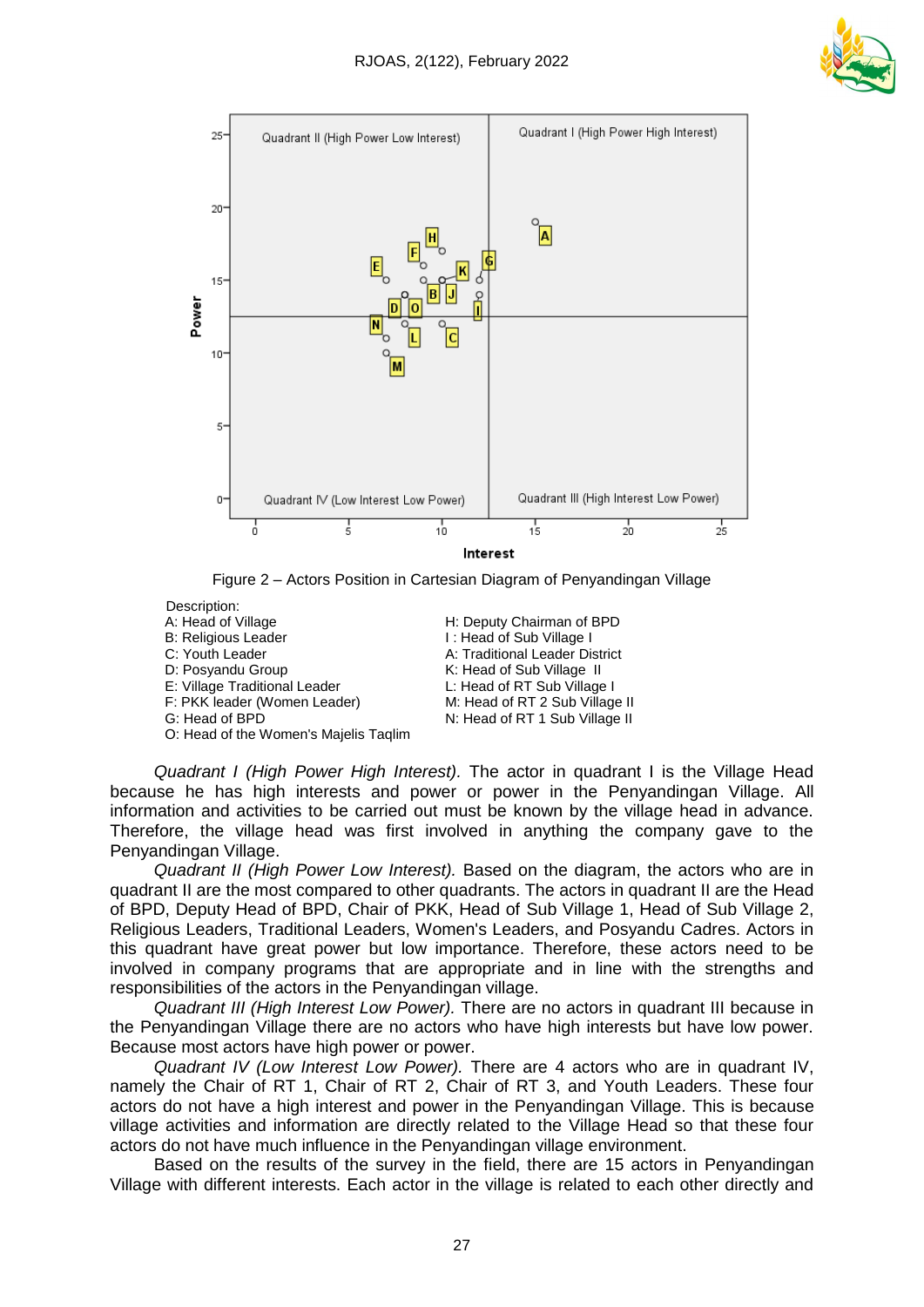

some are related indirectly where there is an intermediary or other actor who acts as a liaison between one actor and another. Network relationships that occur in actors also do not only occur internally, but also occur externally, for example with companies around the village. The relationship that occurs can also be positive and negative. Positive relationships occur with fellow actors in the village and outside the village. However, there is also a negative relationship, namely between one actor and one of the company's parties, for example the Village Head and PT Bumi Sawindo Permai and the Hamlet Head with PT Huadian Bukit Asam Power. This negative relationship occurred because of a misunderstanding between the two parties regarding the licensing of the company's activities on the land belonging to the hamlet head. Almost all actors in the Penyandingan Village have a positive relationship based on the interests of each actor with the Village Head. For more details, see the diagram below. Almost all actors in the Penyandingan Village have a positive relationship based on the interests of each actor with the Village Head. For more details, see the diagram below. Almost all actors in the Penyandingan Village have a positive relationship based on the interests of each actor with the Village Head. For more details, see the Figure 1.

The forums in the village are useful as community facilities in conveying their aspirations to the village government or vice versa, both from the religious, social, cultural, and community fields. Based on the implementation time, the forums in the Penyandingan Village take place regularly and some are carried out only under certain circumstances. Some of the forums in this Penyandingan Village are as follows.

| No.                   | Forum Name                                                     | Membership                                                                                                | Meeting<br>Frequency | Activity                                                                                                                                                     |
|-----------------------|----------------------------------------------------------------|-----------------------------------------------------------------------------------------------------------|----------------------|--------------------------------------------------------------------------------------------------------------------------------------------------------------|
| 1.                    | Village Forum<br>(Musdes)                                      | Village Head, Village Secretary,<br>Head of Dusun, Head of RT,<br>BPD, Chair of PKK, Community<br>Leaders | Tentative            | Deliberations on village development<br>plans, and programs to be given to villages                                                                          |
| $\mathcal{P}_{\cdot}$ | <b>PKK</b> meeting                                             | Head of PKK, village officials,<br>and village communities                                                | Tentative            | Training on knitting, making chips, farming<br>in the yard of the house, and all other CSR<br>activities provided by the surrounding<br>companies.           |
| 3.                    | Posyandu for<br>Toddlers, Pregnant<br>Women and the<br>Elderly | Posyandu cadres, all toddlers,<br>pregnant women, and the elderly                                         | Once a<br>Month      | Weighing and providing additional food for<br>toddlers, checking blood pressure and<br>detecting complaints experienced by<br>pregnant women and the elderly |
| 4.                    | Mother's Study Group                                           | The head of the study and the<br>women of the Penyandingan<br>Village                                     | 2 Times a<br>Week    | Recite and learn the laws of taiwid                                                                                                                          |
| 5.                    | Children's Study Group                                         | Ustad and the children of<br>Penyandingan Village                                                         | Every day            | Recite and learn the laws of tajwid                                                                                                                          |
| 6.                    | Youth Organizations                                            | Youth leaders and members                                                                                 | Tentative            | Counseling on first aid during fires, mutual<br>assistance in cleaning the village, holding<br>routine sports activities, and other positive<br>activities.  |

Table 2 – Forums in Penyandingan Village

Some of the social problems that exist in the Penyandingan Village include problems in the economic, social, environmental and educational fields. First, in the economic field, the community really needs the absorption of local workers by companies around the village due to the high unemployment rate. This is caused by the rampant compensation for land by companies around the village as well as the lack of education and skills possessed by the village community. Second, in the social field, the juvenile delinquency rate in the Penyandingan Village is quite high. One form of juvenile delinquency that exists is smoking and drug use. This is because there is no education about the dangers of smoking and drug usages, making them dare to try these bad things and become dependent. Third, In the environmental field, the Penyandingan Village can be said to lack a healthy living environment. This is because there is no garbage disposal site (TPS) or a cleaning service that transports garbage in the Penyandingan Village so that the village community is accustomed to throwing garbage under suspension bridges or under rafters on village roads. In fact, under the rafters there is a stream whose water is used daily for bathing, drinking,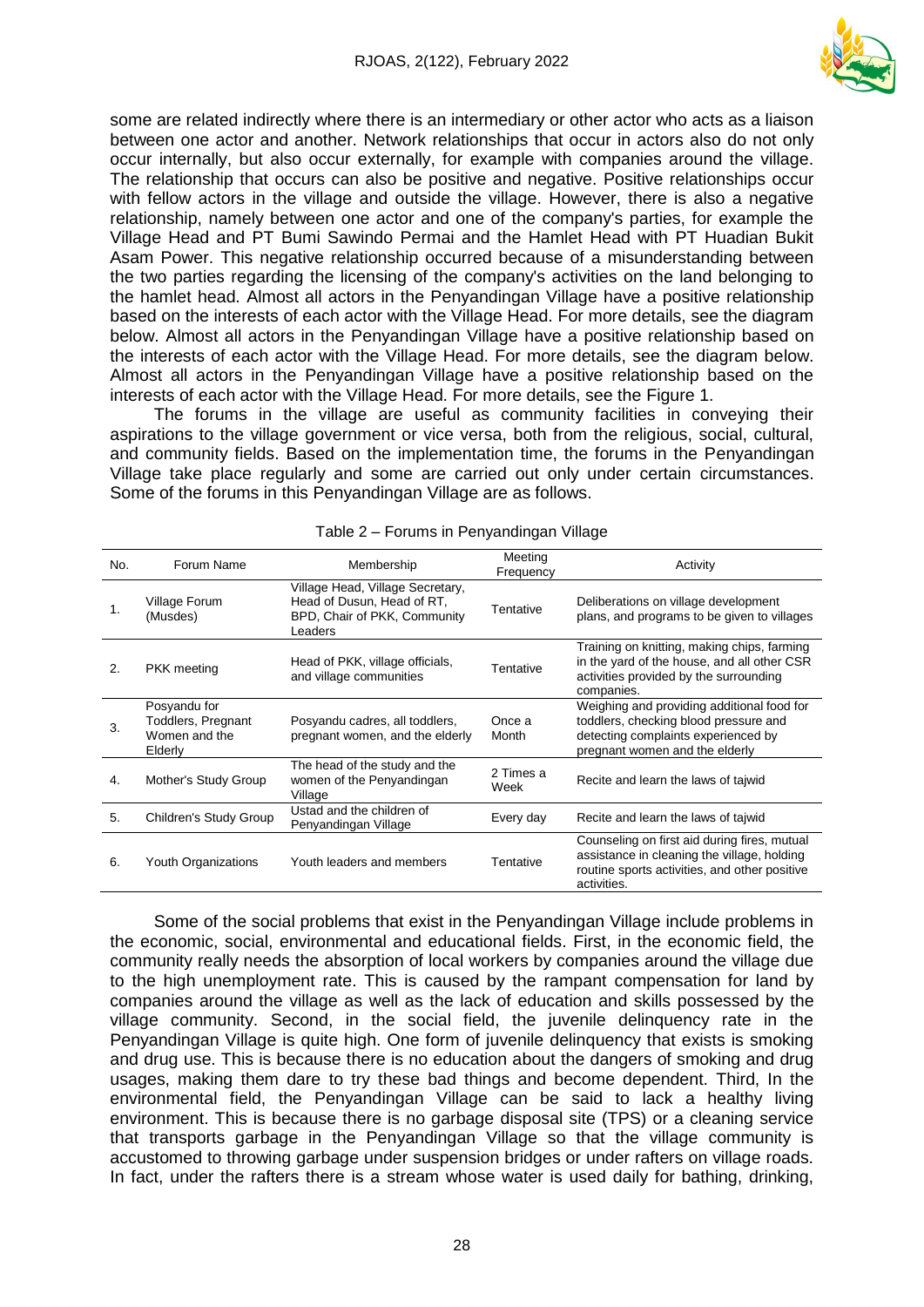

cooking, and washing the villagers. Fourth, in the field of education there are various problems such as the last level of education taken by the children in the Penyandingan Village is very low.

When explored more deeply, it turns out that the reason for those who did not graduate from elementary and junior high school was not because of the cost, but because of two factors. First, the low learning motivation of village children makes them lazy to go to school and eventually drop out of school. The second reason that makes many village children drop out of school is their fear of teachers at school, resulting in a decrease in the motivation of children in Penyandingan Village to study. This is quite worrying, because this fear has a significant impact on the education taken and the ability of a child. Moreover, they drop out of school in a state of not being able to read. The limited ability and quality of human resources in the Penyandingan Village makes it difficult for them to compete with the outside world to get good jobs, because this is the cause of the large number of unemployed in the Penyandingan Village.



Figure 3 – Actor's Relationship in Penyandingan Village

There are several programs needed by the community of Penyandingan Village both in the economic, social, environmental and infrastructure fields. First, in the economic field, the community requires assistance and the provision of distributors/marketing personnel for the production of women in the Penyandingan Village. In addition, it is necessary to provide assistance to vulnerable communities equally. Second, in the social field, the community requires skills training and technological literacy for the younger generation, strengthening and developing traditions and local cultural tourism, and scholarship assistance for students in the Penyandingan Village. Third, in the field of the community environment, it is necessary to add cleaning facilities and industrial development managed by BUMDes and MSMEs. Fourth, in the field of infrastructure, the community of the Penyandingan Village requires additional worship facilities. According to Arbi et al., (2021) people need economic adaptation strategies in dealing with vulnerability problems such as increasing income and reducing costs.

Based on the results of social mapping that has been carried out and data regarding village potential, social problems, village needs and actors who have power and interests in the area have been obtained, a strategic program proposal is obtained for the implementation of community development programs in Penyandingan Village. Some of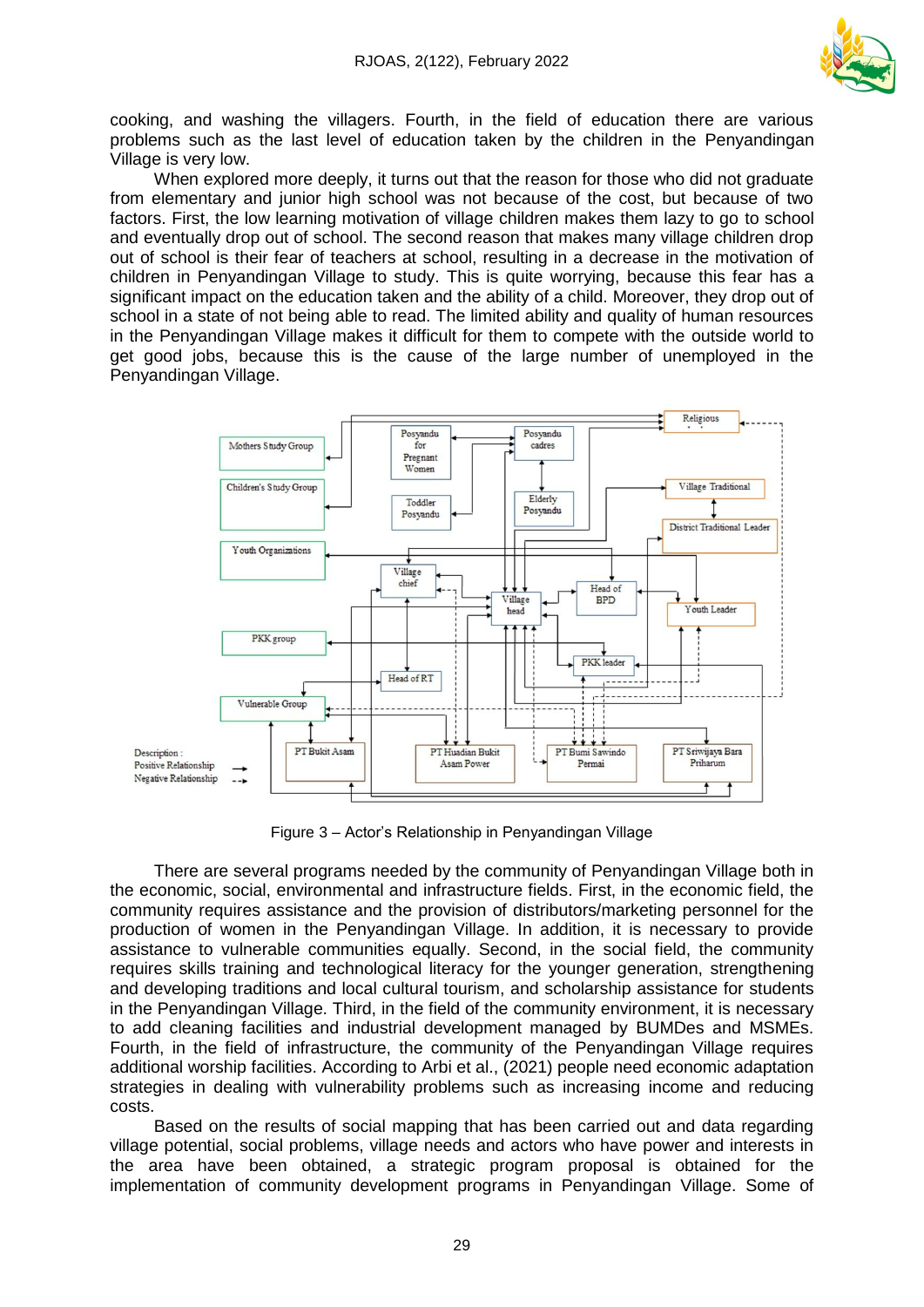

these community empowerment programs are expected to be fully supported by large companies around the village because if this program can be fully realized it will increase investor confidence in company management which can be balanced in increasing company profits both from an economic and social perspective so as to expand access to funding better bonds in the capital market (Albart et al., 2020).

| No. | Problem                                                                                                                                                 | Potency                                                                                                                                                            | Needs                                                                                                                                      | Actors Involved                                             |
|-----|---------------------------------------------------------------------------------------------------------------------------------------------------------|--------------------------------------------------------------------------------------------------------------------------------------------------------------------|--------------------------------------------------------------------------------------------------------------------------------------------|-------------------------------------------------------------|
| 1.  | Lack of guidance for household<br>scale businesses such as<br>farming and crafts                                                                        | Increasing people's<br>income from household<br>businesses                                                                                                         | Assistance of experts for<br>housewives                                                                                                    | PKK group                                                   |
| 2.  | Beneficiaries for vulnerable<br>people are not right on target                                                                                          | There is assistance<br>from the central<br>government for<br>vulnerable communities                                                                                | Providing assistance to<br>vulnerable communities<br>equitably                                                                             | Village Head,<br>Dusun Head,<br>and RT. Head                |
| 3.  | The lack of economic actors<br>such as distributors/distributors<br>of the products produced by<br>Ms. PKK                                              | Have the expertise to<br>make handicraft<br>products and other<br>economical products                                                                              | Providing<br>distribution/marketing<br>staff for the products of<br>Ms. PKK                                                                | Village head                                                |
| 4.  | The low interest and work<br>motivation of village youth and<br>lack of mastery of skills<br>according to the qualifications<br>required by the company | Availability of labour<br>(Human Resources)                                                                                                                        | Skills training for the<br>younger generation                                                                                              | Youth Group<br>and Village<br>Head                          |
| 5.  | Do not have the awareness to<br>take their child regularly to the<br>posyandu every week and treat<br>ТB                                                | The existence of health<br>facilities such as village<br>posyandu and sub-<br>district health centers                                                              | Increasing public<br>awareness about<br>children's health                                                                                  | Posyandu<br>Group                                           |
| 6.  | Tech-savvy parents find it<br>difficult to use cell phones to<br>monitor their children's school                                                        | Increasing the use of<br>technology for the<br>advancement of<br>education                                                                                         | <b>Technological literacy</b><br>training to support<br>children's learning<br>process                                                     | Youth Group                                                 |
| 7.  | There is no cultural heritage for<br>the "Mbatur Puyang" tradition                                                                                      | There is a belief in<br>ancestors, namely<br>Mbatur Puyang or<br>Tomb Pilgrimage                                                                                   | Strengthening local<br>traditions                                                                                                          | Traditional<br>Leaders, BPD                                 |
| 8.  | Lack of public awareness to<br>appreciate grandmother's<br>cultural heritage which<br>contains local wisdom values                                      | There are ancestral<br>tombs that are still<br>frequently visited by<br>local residents and<br>there is a legacy of<br>heirlooms that are still<br>well maintained | Develop cultural tourism<br>to introduce and preserve<br>local cultural values that<br>are integrated with the<br>rural natural atmosphere | Youth Group<br>and traditional<br>figures                   |
| 9.  | Difficulty in costs while carrying<br>out online school activities                                                                                      | Having human<br>resources who are<br>aware of the<br>importance of<br>education                                                                                    | Scholarship assistance                                                                                                                     | Village Head,<br>Hamlet Head,<br>RT Head, and<br><b>BPD</b> |
| 10. | There is no special garbage<br>disposal                                                                                                                 | Recyclable waste<br>management                                                                                                                                     | Adding cleaning facilities                                                                                                                 | Village Head,<br>Dusun Head.<br>and RT. Head                |
| 11. | Garbage accumulation due to<br>carelessly dumped around the<br>river                                                                                    | There is a yard that can<br>still be used                                                                                                                          | Making ditches in<br>community yards                                                                                                       | Village Head,<br>Dusun Head,<br>and RT. Head                |
| 12. | There is a very large FABA<br>production (400,000 tons/year)<br>from PLTU activities                                                                    | The existence of<br><b>BUMDes that can</b><br>manage FABA and<br>village youths who can<br>become FABA<br>managers                                                 | Development of the<br>paving block, brick and<br>pottery industries which<br>will be managed by<br><b>BUMDes and MSMEs</b>                 | Village Head of<br>Youth Group,<br>and BPD                  |
| 13. | Village funds are not allowed<br>for worship purposes                                                                                                   | There are worship<br>facilities in the<br>Penyandingan Village                                                                                                     | Financial assistance for<br>the development of<br>religious interests                                                                      | Village Heads,<br>Religious<br>Leaders, and<br><b>BPD</b>   |

#### Table 3 – Problem, Potency, Needs, and Actor Involved in Penyandingan Village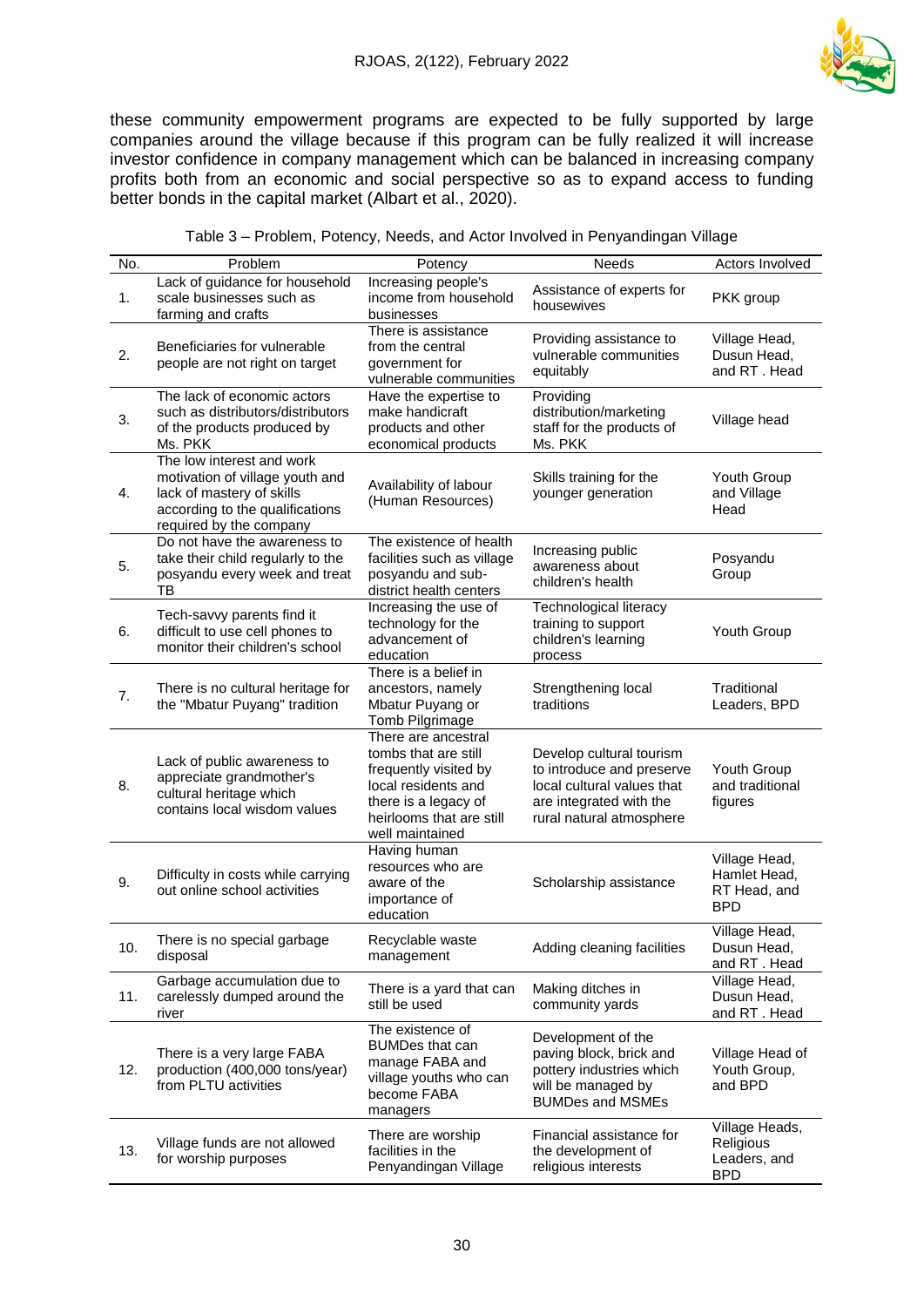

| Table 4 – Empowerment Program in Penyandingan Village |  |  |
|-------------------------------------------------------|--|--|
|                                                       |  |  |
|                                                       |  |  |

| No. | Program                     | Purpose                                                                                                                                                                                                                                                                                                 | Success Indicator                                                                                                                                                                                                                                                                                                                                                                                   |
|-----|-----------------------------|---------------------------------------------------------------------------------------------------------------------------------------------------------------------------------------------------------------------------------------------------------------------------------------------------------|-----------------------------------------------------------------------------------------------------------------------------------------------------------------------------------------------------------------------------------------------------------------------------------------------------------------------------------------------------------------------------------------------------|
| 1.  | <b>SI BAPANG</b>            | Utilization of FABA (Fly Ash Buttom<br>Ash) becomes economic value for the<br>community and improves the economy<br>of the community around the company's<br>area. In addition, this program can<br>avoid polluting the village environment<br>and decreasing public health (Khofiyya<br>et al., 2021). | Minimizing company waste, decreasing inputs<br>and potential company risks, as well as<br>improving the community's economy through<br>the use of FABA.                                                                                                                                                                                                                                             |
| 2.  | <b>WIDYA ASRI</b>           | Preserving the culture in each village<br>and introducing the culture to the wider<br>community because culture in an area<br>is one of the determinants of tourist<br>attraction (Kirom et al., 2016).                                                                                                 | The creation of the preservation of local<br>wisdom, the improvement of the regional<br>economy through tourism, the establishment of<br>good relations between the company and the<br>local government as regulators, the addition of<br>new partners as stakeholders.                                                                                                                             |
| 3.  | <b>PUSPASADA</b>            | of<br>public<br>the<br>Increase<br>awareness<br>οf<br>environmental<br>importance<br>cleanliness and economic improvement<br>as well as education about waste that<br>has economic value.                                                                                                               | 1. Creating a beautiful, clean and healthy<br>environment, increasing income through the<br>use of household waste, improving social<br>relations between local communities with<br>companies:<br>2. There is training and assistance in village<br>waste management activities (Cundari, Lia et<br>al., 2019).                                                                                     |
| 4.  | <b>RUMAH BISA</b>           | 1. Improving community skills and skills<br>and creating business opportunities for<br>the community;<br>2. Helping business actors to increase<br>digital-based sales (Solihin et al., 2021)                                                                                                           | Improving the welfare of the community,<br>creating a harmonious relationship between<br>the company and the community, the formation<br>of potential human resources in accordance<br>with the criteria to become professional<br>workers.                                                                                                                                                         |
| 5.  | <b>HBAP Village</b>         | Creating a beautiful, clean and healthy<br>environment, increasing income through<br>the use of household waste, improving<br>relations<br>social<br>between<br>local<br>communities and companies.                                                                                                     | The HBAP village becomes a green village,<br>improving<br>environmental<br>quality<br>and<br>maintaining environmental sustainability in the<br>company's operational area. Through this<br>program, it is also hoped that the community<br>apply the agroecological model of<br>can<br>agriculture by developing their own seeds such<br>as chilies, onions, kale, etc. (Junaidi et al.,<br>2021). |
| 6.  | <b>GIGIH</b><br>Scholarship | Increase interest and motivation to learn<br>every teenager in the village.                                                                                                                                                                                                                             | 1.<br>Meningkatkan<br>kualitas<br>sumber<br>daya<br>manusia lokal dengan jenjang pendidikan yang<br>lebih tinggi sehingga kesejahteraan hidup<br>masyarakat juga meningkat (Septianti, 2017).<br>2. Improving the quality of local human<br>resources<br>with<br>higher<br>education<br>levels,<br>creating the most effective liaison media<br>between companies and the surrounding<br>community. |

## **CONCLUSION**

Based on the analysis of the potential of the village, the livelihood assets in the Penyandingan Village can be said to be sustainable, which is 12.25. Actors in the Penyandingan Village have a positive relationship based on their respective interests. Based on the analysis of the degree of power and interests of the actors, the dominant position lies in the quadrant II position where each actor in the quadrant II position is an actor who has high power but low importance. Based on the results of social mapping seen from the potential, problems and needs of the village as well as the mapping of actors, there are six strategic programs that can be implemented in community empowerment, including the SI BAPANG program, WIDYA ASRI, PUSPASADA Rumah BISA, HBAP Village and the GIGIH Scholarship.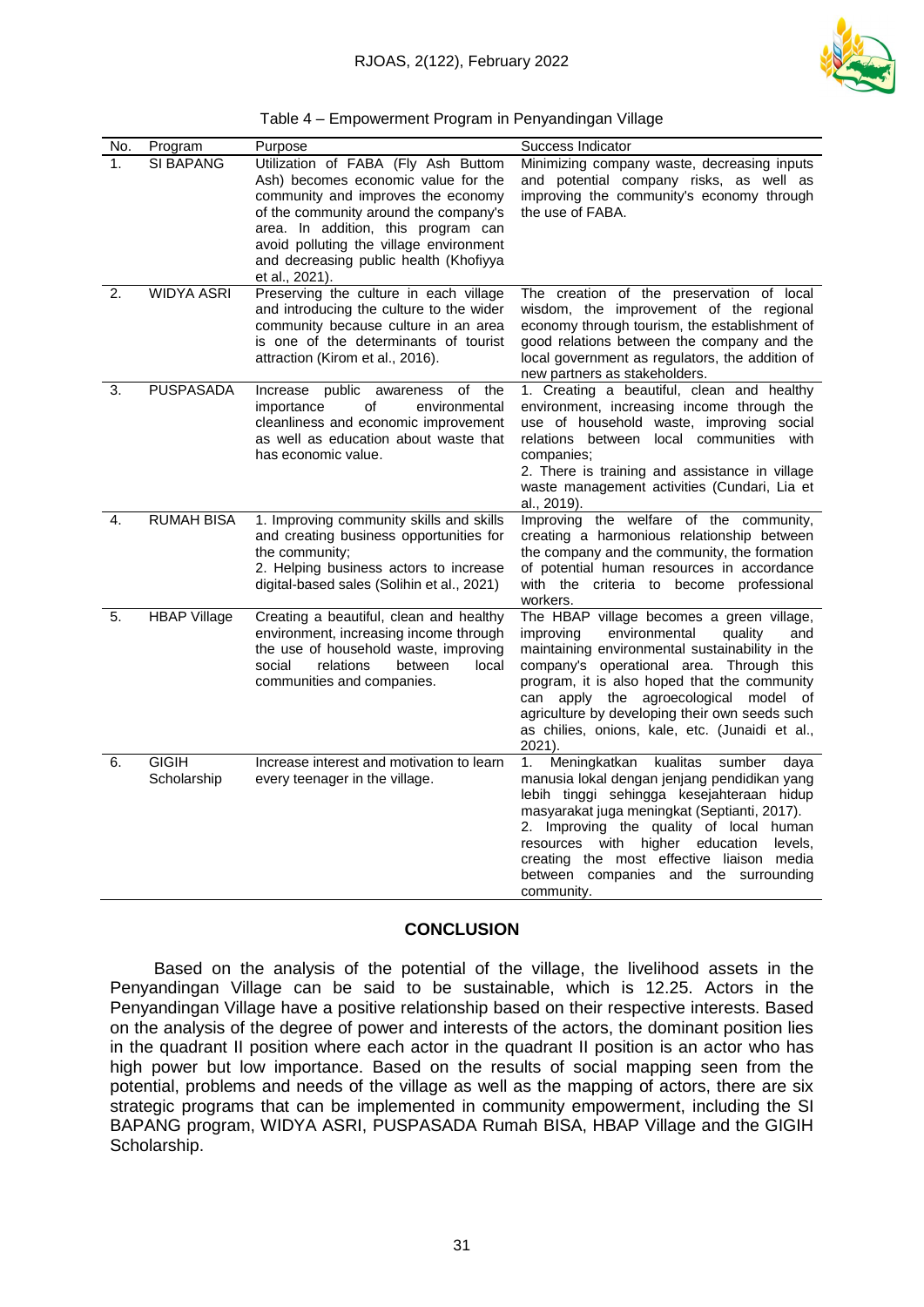

# **ACKNOWLEDGMENTS**

We would like to thank all related parties, both internal and external parties who have contributed to this research. Among them to PT. Huadian Bukit Asam Power that provided the research funding assistance and Business Management Agency, University of Sriwijaya, that provided the management assistance in this research.

### **REFERENCES**

- 1. Albart, Nicko., Sinaga, Bonar Marulitua., Santosa, Perdana Wahyu., Andati, Trias. 2020. The Effect of Corporate Characteristics on Capital Structure in Indonesia. Journal of Economics, Business, and Accountancy Ventura Vol.23 (1) Pages 46-56. Academia Accelerating the World's Research
- 2. Apriliany,Hilda Ainy.2020. Legal Aspects of Coal Mining Reclamation in Forest Areas in East Kalimantan. Journal of Multidisciplinary Studies Vol.11 (01) Pages 10-23. Law Faculty of Kuningan University: Indonesia.
- 3. Arbi, Muhammad., Junaidi, Yulian., Januarti, Indri. 2021. Wetland Rice Farmer Adaptation Strategy (Suboptimal) During the Covid-19 Pandemic Era in Keramasan Village, Kertapati District, Palembang City, South Sumatra Province. Journal of Social Economic of Agriculture, Vol.10 (02) Pages. 50-62.
- 4. Aromolaran, AK 2020. Livelihood Assets and Diversity of Agrarian Communities in Ogun State, Nigeria. Journal of Hum Ecol, 69 (1-3) Pages 138-139.
- 5. Azzahra, Fatimah., Dharmawan, Arya Hadi. 2015. The Effect of Livelihood Assets on Farmer Household Livelience during the Flood in Sukabakti Village, Tambelang District, Bekasi Regency. Journal of Rural Sociology, 03 (01) Pages. 1. IPB: Bogor.
- 6. Cundari, Lia., Arita, Susila., Komariah, Leily Nurul., Agustina, Tuty Emilia., Bahrin, David. 2019. Training and Assistance in Processing Organic Waste into Compost Fertilizer in Burai Village. Journal Chemical Engineering Vol.25 (1) Pages 5-12.
- 7. Creswell, J.W. 2017. Research Design: Qualitative, Quantitative and Mixed Methods Approach. Pustaka Pelajar: Yogyakarta.
- 8. Dharmariza, M., Hidayat, Rahmat., Widhagdha, Miftah Faridl. 2020. Community Empowerment as a Social Conflict Resolution Strategy. Journal of Public Policy Vol.11 (1) Pages 1-6. Pertamina (Persero) Company RU II Sungai Pakning: Riau.
- 9. Dian, M., Sri, BMK 2019. Corporate Social Responsibility Application and Its Effect On Image and Trust In PT. Angkasa Pura I I Gusti Ngurah Rai Airport (Online). RJOAS, 7(91) p.3. https://rjoas.com/issue-2019-07/. Udayana University: Bali.
- 10. Eger, C., Miller, G., Scarles, C. 2018. Gender and Capacity Building: A Multi-Layered Study of Empowerment. World Development. Vol.106 (C) Pages 207-219
- 11. Fitriyanti, Reno. 2016. Coal Mining: Environmental, Social, and Economic Impacts. Redox Journal, Vol.1 (1) Pages 34-40. Engineering Faculty of PGRI University Palembang: Sumatera Selatan.
- 12. Haris, Andi. 2014. Understanding Community Empowerment Approach through Media Utilization. Journal of Information and Computer Libraries, Vol.13 (2) Pages 50-62. Hasanuddin University..
- 13. Junaidi, Yulian., Yulius, Yulius., Rosana, Elly., Manullang, Ogi Falma. 2021. Farmer Institutional Dynamics in Vegetable Agribusiness Development Efforts in Kelurahan Talang Keramat, Banyuasin District. Journal of Suboptimal Lands, Vol.10 (2) Pages178- 186.
- 14. Khofiyya, Nida., Sondari, Nunung., Parlinah, Linlin. 2021. Effect of Comparison of Post-Mining Soil Composition with Faba Soil Repair on Soil Acidity and Land Cover Crop (Pueraria Javanicum) Growth. Journal of Agricultural Scientific, Vol.9 (1) Pages 43-52.
- 15. Kholek, Abdul., Izzudin, Muhammad. 2021. Mapping of Stakeholder Strengths and Interests in Mangrove Ecotourism Development on Baai Island Bengkulu. Scientific